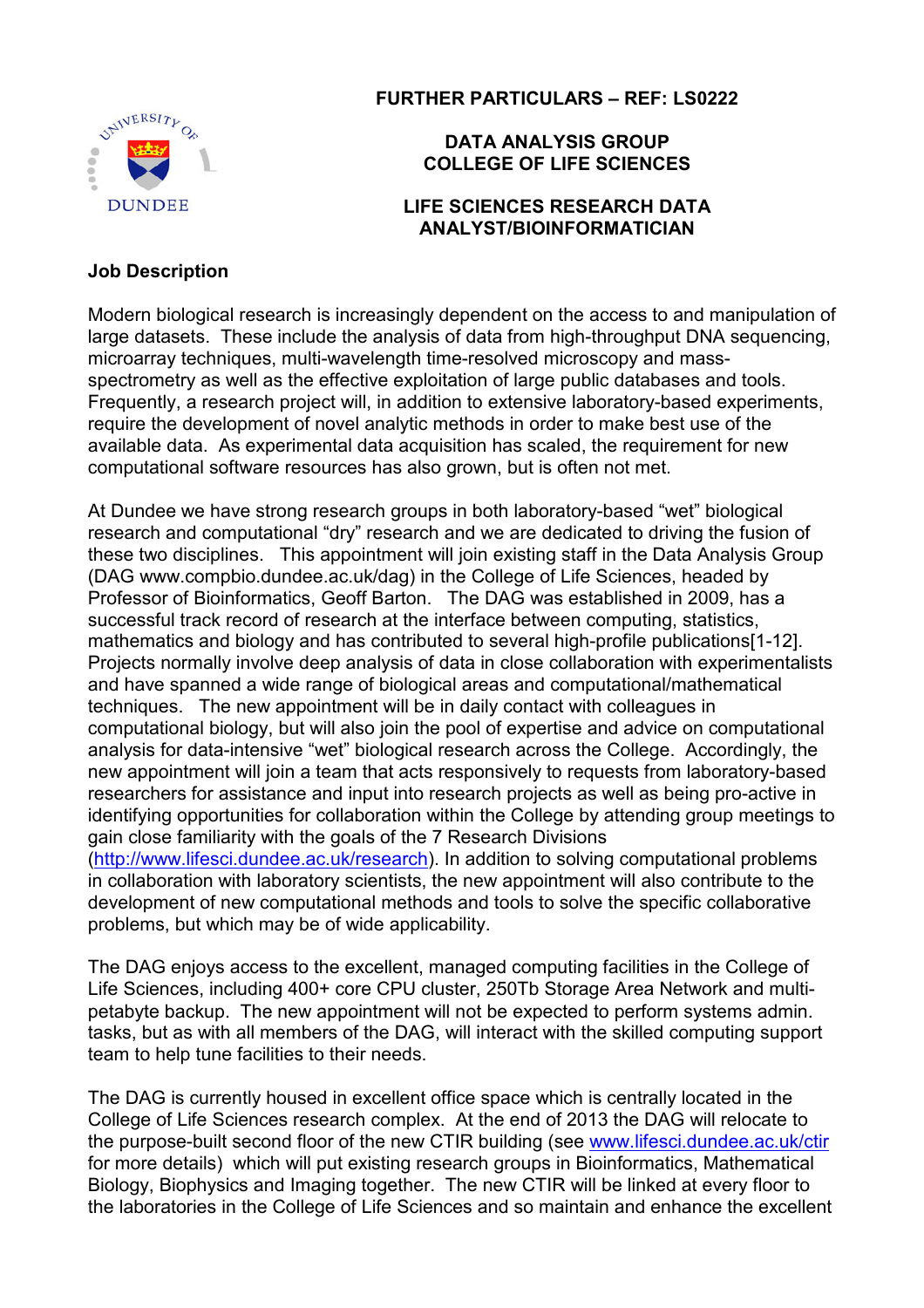physical links between computational and experimental biology groups that we currently enjoy.

## Requirements for the job

- A Ph.D. that included a substantial computational data analysis and programming component, followed by a minimum of 3-years' postdoctoral experience of computational methods applied in a scientific research environment.
- Strong demonstrated programming skills at least one scripting language (e.g. Perl/Python) in a Unix/Linux environment.
- Strong ability to adapt to new ideas and learn new techniques as required for the job.
- Knowledge of biological concepts, database methods, and standard bioinformatics tools, libraries and techniques and familiarity with one or more data analysis packages (e.g. R) would be advantageous.
- We welcome applications by individuals from research fields outside biology (e.g. Physics, Mathematics, Chemistry) who would enjoy the challenge of applying their skills to biological problems.
- For appointment on the lower grade we require a Ph.D. which included a substantial data analysis and programming component.
- •

## Candidate Profile

We are looking for mathematicians/bioinformaticians/physicists/chemists or researchers in other scientific disciplines with strong programming and data analysis skills and the ability and enthusiasm to apply these to a range of biological problems. You might have gained these skills in biological research environment, perhaps by carrying out Ph.D. research in bioinformatics, alternatively, you might be a scientist with a strong research background in a non-biological discipline, but with excellent computational skills who is seeking to apply their expertise in a different and challenging field. You will wish to contribute to the cuttingedge research of a number of different groups while extending your range of skills and experience in programming and data analysis.

Strong interpersonal and communication skills are essential as is the ability to work as part of a team. You will have the ability to discuss research projects from a wide range of biological research fields and gain sufficient understanding of the topic to be able to apply your computational and data analysis skills to the problem, or to advise on the best way forward.

Informal enquiries may be made to Prof. Geoff. Barton - g.j.barton@dundee.ac.uk.